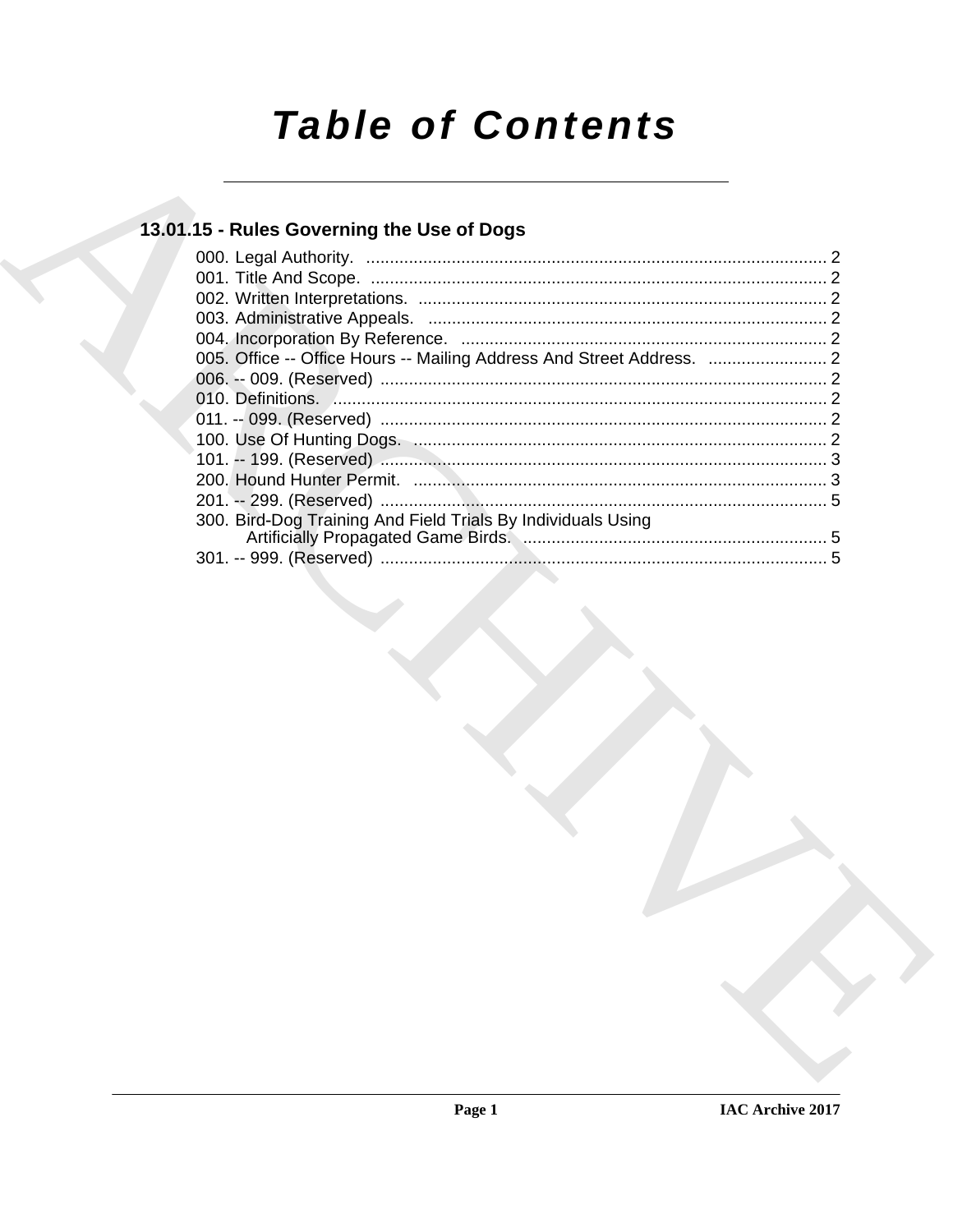#### **IDAPA 13 TITLE 01 CHAPTER 15**

### **13.01.15 - RULES GOVERNING THE USE OF DOGS**

#### <span id="page-1-1"></span><span id="page-1-0"></span>**000. LEGAL AUTHORITY.**

The Idaho Fish and Game Commission is authorized under Sections 36-104(b) and 36-1101(b)(6), Idaho Code, to adopt rules concerning the use of dogs.  $(3-30-01)$ 

#### <span id="page-1-2"></span>**001. TITLE AND SCOPE.**

**01.** Title. These rules shall be cited in full as IDAPA 13.01.09.000, et seq., Idaho Fish and Game sion Rules IDAPA 13.01.15. "Rules Governing the Use of Dogs." (3-30-01) Commission Rules IDAPA 13.01.15, "Rules Governing the Use of Dogs."

**02.** Scope. These rules establish the methods for the use of dogs in taking wildlife in Idaho. (3-30-01)

#### <span id="page-1-3"></span>**002. WRITTEN INTERPRETATIONS.**

**CHAPTER 15**<br> **CHARCHIVENG**<br> **CHARCHIVENG**<br> **CHARCHIVENG**<br> **CHARCHIVENG**<br> **CHARCHIVENG**<br> **CHARCHIVENG**<br> **CHARCHIVENG**<br> **CHARCHIVENG**<br> **CHARCHIVENG**<br> **CHARCHIVENG**<br> **CHARCHIVENG**<br> **CHARCHIVENG**<br> **CHARCHIVENG**<br> **CHARCHIVENG** In accordance with Section 67-5201(19)(b)(iv), Idaho Code, this agency has written statements which pertain to the interpretation of the rules of this chapter, or to the documentation of compliance with the rules of this chapter. These documents are available for public inspection and copying at cost at the headquarters office at 600 South Walnut,<br>Boise, Idaho. (3-30-01) Boise, Idaho. (3-30-01)

#### <span id="page-1-4"></span>**003. ADMINISTRATIVE APPEALS.**

All contested cases shall be governed by the provisions of IDAPA 13.01.01, "Rules of Practice and Procedure of the Idaho Fish and Game Commission." (3-30-01)

#### <span id="page-1-5"></span>**004. INCORPORATION BY REFERENCE.**

There are no documents that have been incorporated by reference into this rule. (3-30-01)

#### <span id="page-1-6"></span>**005. OFFICE -- OFFICE HOURS -- MAILING ADDRESS AND STREET ADDRESS.**

The principal place of business of the Department of Fish and Game is in Boise, Idaho. The office is located at 600 South Walnut, Boise, Idaho and is open from 8 a.m. to 5 p.m., except Saturday, Sunday and legal holidays. The mailing address is: P.O. Box 25, Boise, Idaho 83707. (3-30-01) mailing address is: P.O. Box 25, Boise, Idaho 83707.

#### <span id="page-1-7"></span>**006. -- 009. (RESERVED)**

#### <span id="page-1-11"></span><span id="page-1-8"></span>**010. DEFINITIONS.**

<span id="page-1-13"></span>**01. Licensed Outfitter**. Licensed outfitter means the holder of an appropriate outfitter's license issued by the Idaho Outfitters and Guides Licensing Board pursuant to Sections 36-2101, et seq., Idaho Code. (4-5-00)

<span id="page-1-12"></span>**02. Licensed Guide**. As defined in Section 36-2102(c), Idaho Code, any natural person who is employed by a licensed outfitter to furnish personal services for the conduct of outdoor activities directly related to the conduct of activities for which the employing outfitter is licensed. (4-5-00) the conduct of activities for which the employing outfitter is licensed.

<span id="page-1-14"></span>**03. Unarmed Observers**. Unarmed observer means a person without a weapon in possession and having no intent to take or harvest an animal who accompanies a hunt or pursuit with dogs. An unarmed observer is not required to possess a hunting license or Hound Hunter Permit. (3-30-01) not required to possess a hunting license or Hound Hunter Permit.

#### <span id="page-1-9"></span>**011. -- 099. (RESERVED)**

#### <span id="page-1-15"></span><span id="page-1-10"></span>**100. USE OF HUNTING DOGS.**

Dogs may be used to hunt or pursue ONLY the following wildlife, ONLY under the conditions listed, and ONLY if not prohibited by current rules: (7-1-93) not prohibited by current rules:

<span id="page-1-16"></span>**Upland Game Animals, Upland Game Birds, and Migratory Game Birds**. To train on or hunt hals, game birds, and migratory game birds. upland game animals, game birds, and migratory game birds.

#### **Section 000 Page 2**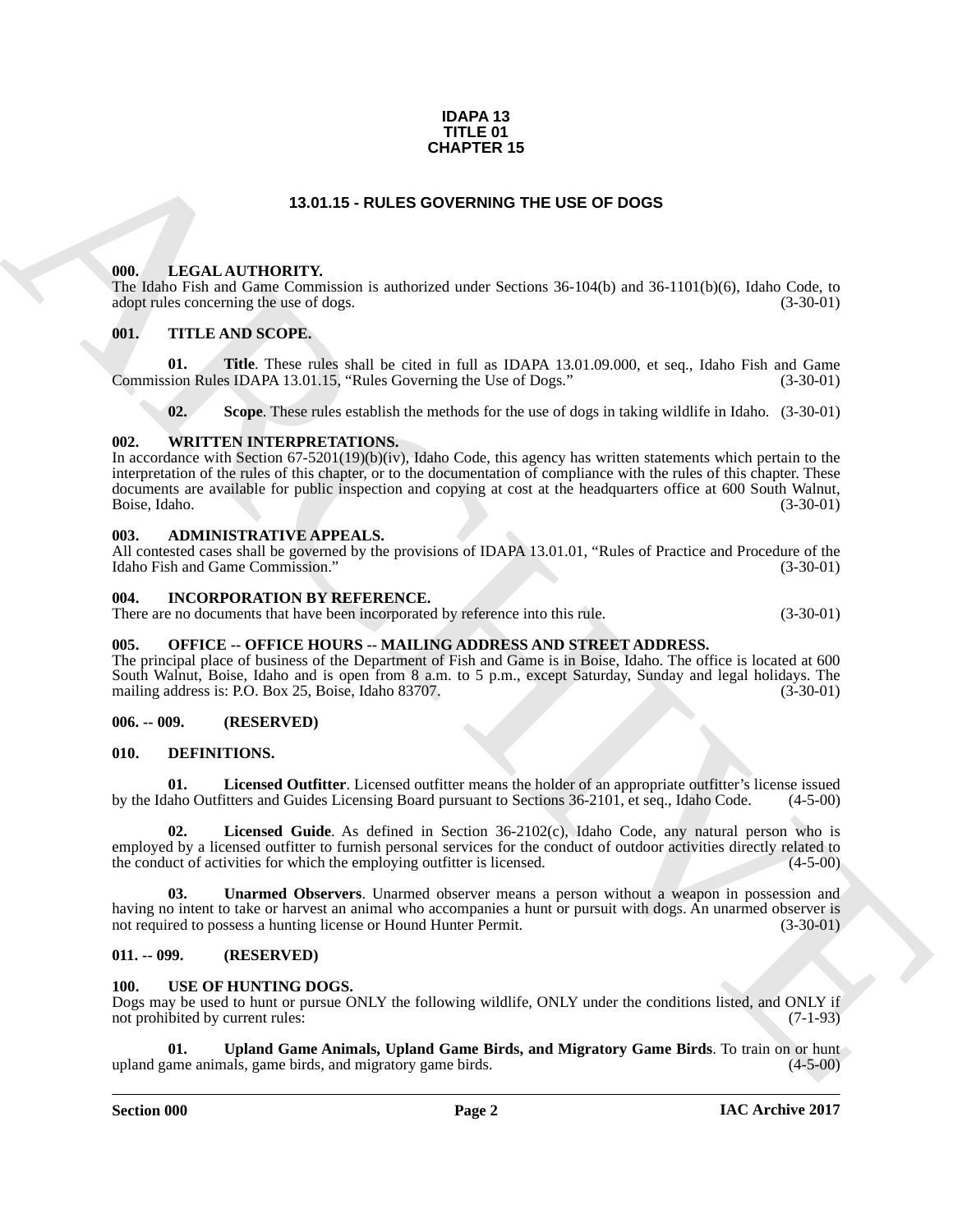<span id="page-2-7"></span><span id="page-2-6"></span><span id="page-2-5"></span><span id="page-2-4"></span><span id="page-2-3"></span><span id="page-2-2"></span><span id="page-2-1"></span><span id="page-2-0"></span>

|                     | <b>Department of Fish and Game</b>                                                                                                                                                                                                                                       | <b>Rules Governing the Use of Dogs</b> |
|---------------------|--------------------------------------------------------------------------------------------------------------------------------------------------------------------------------------------------------------------------------------------------------------------------|----------------------------------------|
| 02.                 | Taking with Conditions. To take black bear, mountain lion, bobcat, fox and raccoon, provided that<br>the following conditions are met:                                                                                                                                   | $(3-30-01)$                            |
| a.                  | There is an open take season in the area to be hunted.                                                                                                                                                                                                                   | $(7-1-93)$                             |
| b.                  | Use of dogs is allowed during the take season in the area to be hunted.                                                                                                                                                                                                  | $(7-1-93)$                             |
| c.                  | Raccoons may be taken or pursued during firearm seasons for deer or elk.                                                                                                                                                                                                 | $(3-30-01)$                            |
| d.                  | Once an individual has harvested an animal, he may continue to pursue.                                                                                                                                                                                                   | $(3-30-01)$                            |
| e.<br>used to hunt. | The following persons must have a valid Hound Hunters Permit in possession when dogs are being                                                                                                                                                                           | $(3-30-01)$                            |
| i.                  | Anyone who owns pursuit dogs.                                                                                                                                                                                                                                            | $(3-30-01)$                            |
| ii.                 | Anyone having control of dogs owned by another person; or                                                                                                                                                                                                                | $(3-30-01)$                            |
| iii.                | Anyone that harvests an animal over dogs, except clients of licensed outfitters.                                                                                                                                                                                         | $(3-30-01)$                            |
| 03.                 | To Pursue with Conditions. To pursue black bear, mountain lion, bobcat, and raccoon provided<br>that the following conditions are met:                                                                                                                                   | $(3-30-01)$                            |
| a.                  | There is an open dog training season in the area to be hunted.                                                                                                                                                                                                           | $(7-1-93)$                             |
| b.                  | Anyone who owns or controls pursuit dogs must have purchased a black bear or a mountain lion tag<br>to pursue the respective species. A tag which has been filled is valid for pursuit.                                                                                  | $(3-30-01)$                            |
| c.                  | The following persons must have a valid Hound Hunter's Permit in possession when dogs are being<br>used to hunt or pursue black bear, mountain lion, bobcat, fox, or raccoon:                                                                                            | $(3-30-01)$                            |
| i.                  | Anyone who owns pursuit dogs.                                                                                                                                                                                                                                            | $(3-30-01)$                            |
| ii.                 | Anyone having control of dogs owned by another.                                                                                                                                                                                                                          | $(3-30-01)$                            |
| 04.                 | Unprotected and Predatory Wildlife. A Hound Hunter Permit is not required to take and/or<br>pursue unprotected and predatory wildlife.                                                                                                                                   | $(3-30-01)$                            |
| 05.                 | Blood Trailing Dogs. The use of one (1) blood-trailing dog controlled by leash during lawful<br>hunting hours and within seventy-two (72) hours of hitting a big game animal is allowed to track animals and aid in<br>recovery. A Hound Hunting Permit is not required. | $(3-29-10)$                            |
| $101. - 199.$       | (RESERVED)                                                                                                                                                                                                                                                               |                                        |
| 200.                | HOUND HUNTER PERMIT.                                                                                                                                                                                                                                                     |                                        |
| 01.                 | <b>Use of Hound Hunter Permits.</b>                                                                                                                                                                                                                                      | $(4-5-00)$                             |
| a.                  | The following persons must have a valid Hound Hunter Permit in possession when dogs are being<br>used to hunt or pursue black bear, mountain lion, bobcat, fox, and raccoon:                                                                                             | $(3-30-01)$                            |
| i.                  | Anyone who owns pursuit dogs.                                                                                                                                                                                                                                            | $(3-30-01)$                            |
| ii.                 | Anyone having control of dogs owned by another person.                                                                                                                                                                                                                   | $(3-30-01)$                            |
| b.                  | Permits are not transferable EXCEPT, an outfitter licensed pursuant to the authority vested in the                                                                                                                                                                       |                                        |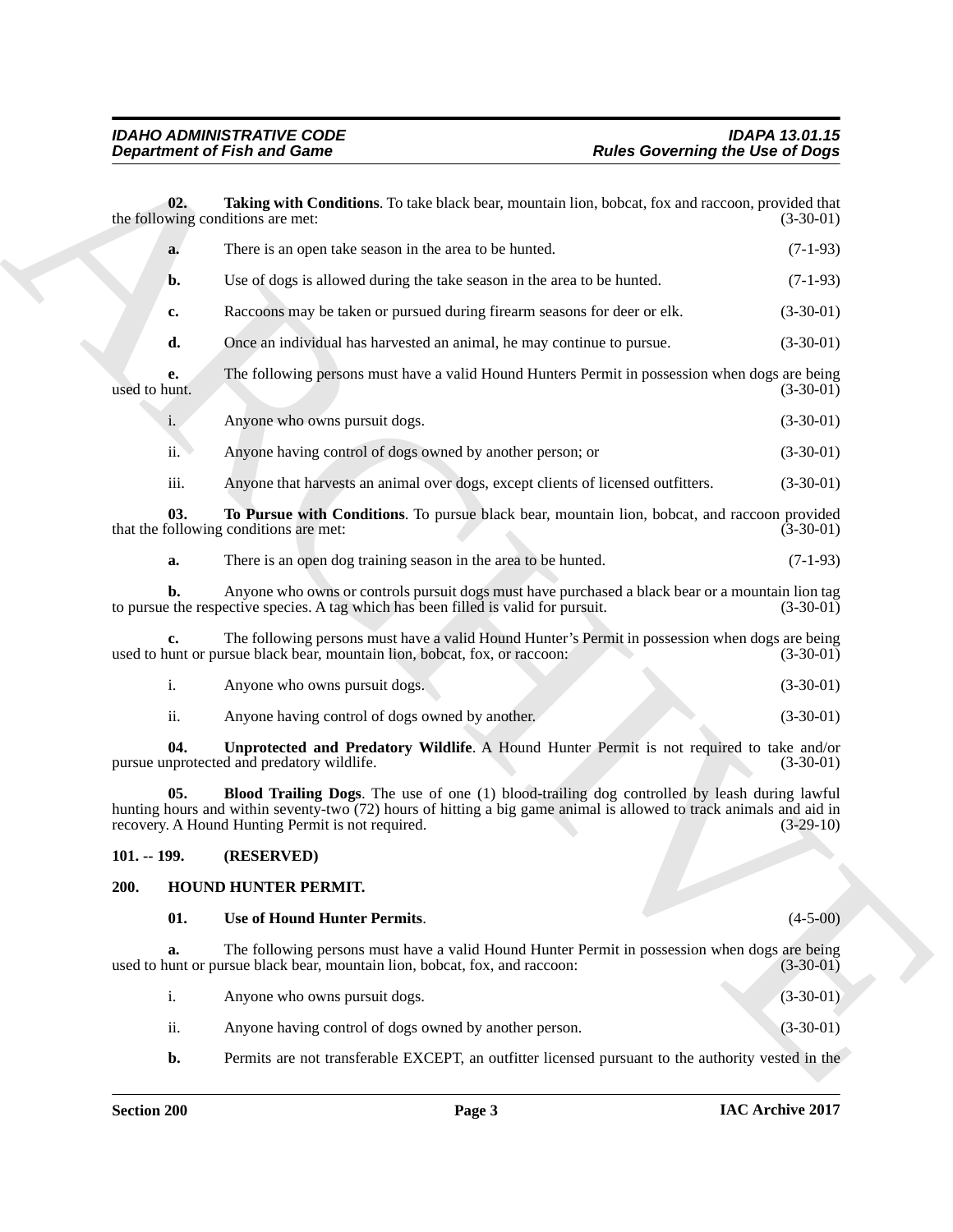# *IDAHO ADMINISTRATIVE CODE IDAPA 13.01.15*

Outfitters and Guides Board, Sections 36-2101, et seq., Idaho Code, may convey the authority of his Hound Hunter Permit to a nonresident licensed guide operating for him. A nonresident guide will be deemed to be in compliance with this requirement if the guide has a copy of the above-referenced Hound Hunter Permit in his possession.

 $(4 - 5 - 00)$ 

<span id="page-3-3"></span>**c.** Hound Hunter Permits are valid from January 1 through December 31 of each year. (4-5-00)

**02. Limitation on Hound Hunter Permits for Nonresidents**. No more than seventy (70) nonresident hound hunter permits will be issued to nonresident hunters who are not licensed outfitters pursuant to the authority vested in the Outfitters and Guides Board, Sections 36-2101, et seq., Idaho Code. A licensed outfitter, who is a nonresident, is exempt from the limitation. Nonresident licensed outfitters and guides who have obtained a hound hunter permit under this exemption shall not use this for personal hunting. Sales of nonresident Hound Hunter<br>Permits to the following persons shall not be counted in the quota for nonresidents: (3-30-01) Permits to the following persons shall not be counted in the quota for nonresidents:

**a.** Unqualified Residents. Persons who have moved into Idaho and by notarized affidavit show proof of their intent to become bona fide Idaho residents but are not yet qualified to purchase a resident license. (7-1-93)

**b.** Middle Fork Zone. Persons who hound hunt solely in big game units within the Middle Fork elk its 20A, 26, and 27) shall not be counted in the quota for nonresidents. (3-30-01) zone (Units 20A, 26, and 27) shall not be counted in the quota for nonresidents.

**Dependent of Find and Content of Find and Content of Find and Content of Find Books are the Content of Find And<br>
Content of Content of Content of Content of Content of Content of Content<br>
Vanish Books are the Content of c.** Selway Zone. Persons who hound hunt solely within the Selway Zone (Units 16A, 17, 19, and 20) shall not be counted in the quota for nonresidents. A total of forty (40) permits will be issued for Units 16A, 19, 20, and all of Unit 17, excluding Hunt Area 17-1 which will have six (6) permits. Hunt Area 17-1 is defined as that portion of Unit 17 south of the following boundary: Beginning at the junction of the Unit 17 boundary and Forest Service Trail 24, then west along Forest Service Trail 24 to the Selway River, then north along the Selway River to Forest Service Trail 40, then southwest along Forest Service Trail 40 to Forest Service Trail 3, then along Forest Service Trail 3 to the Unit 17 boundary. (3-30-01) Service Trail 3 to the Unit 17 boundary.

**d.** Lolo Zone. Persons who hound hunt solely in the Lolo Zone (Units 10 and 12) shall not be counted in the quota for nonresidents. (3-29-10)

**03. Eligibility -- Residents**. A resident Hound Hunter Permit may be obtained by a holder of a resident icense by paying the appropriate fee at a license vendor. (3-30-01) hunting license by paying the appropriate fee at a license vendor.

#### <span id="page-3-1"></span><span id="page-3-0"></span>**04. Eligibility -- Nonresidents**. (7-1-93)

**a.** Applications for Hound Hunter Permits shall be made on a form prescribed by the Department and must be received at the Headquarters Office of the Idaho Department of Fish and Game or postmarked not later than December 1 of the year preceding the year in which the permit is to be valid. (4-5-00)

**b.** Any application which is unreadable or which lacks the required information will be declared void and will not be entered in the drawing. All applications will be considered final. They may not be resubmitted after correction. (4-5-00)

- **c.** Applicants must comply with the following requirements: (7-1-93)
- i. No person may submit more than one (1) application for a Hound Hunter Permit. (4-5-00)

ii. Group applications will be accepted. A group application for a Hound Hunter Permit is defined as unters applying for two (2) permits on the same application form. (3-30-01) two (2) hunters applying for two (2) permits on the same application form.

**d.** Hound Hunter Permits that remain unissued after the drawing may be issued by the Department on a first-come, first-served basis at the Regional offices during normal business hours on or after December 10.

(4-5-00)

<span id="page-3-2"></span>**Invalidity of Permit**. In the event a permit is issued based on erroneous or fraudulent information, the permit is invalid and CANNOT be used. Any permit issued on the basis of fraudulent information is subject to the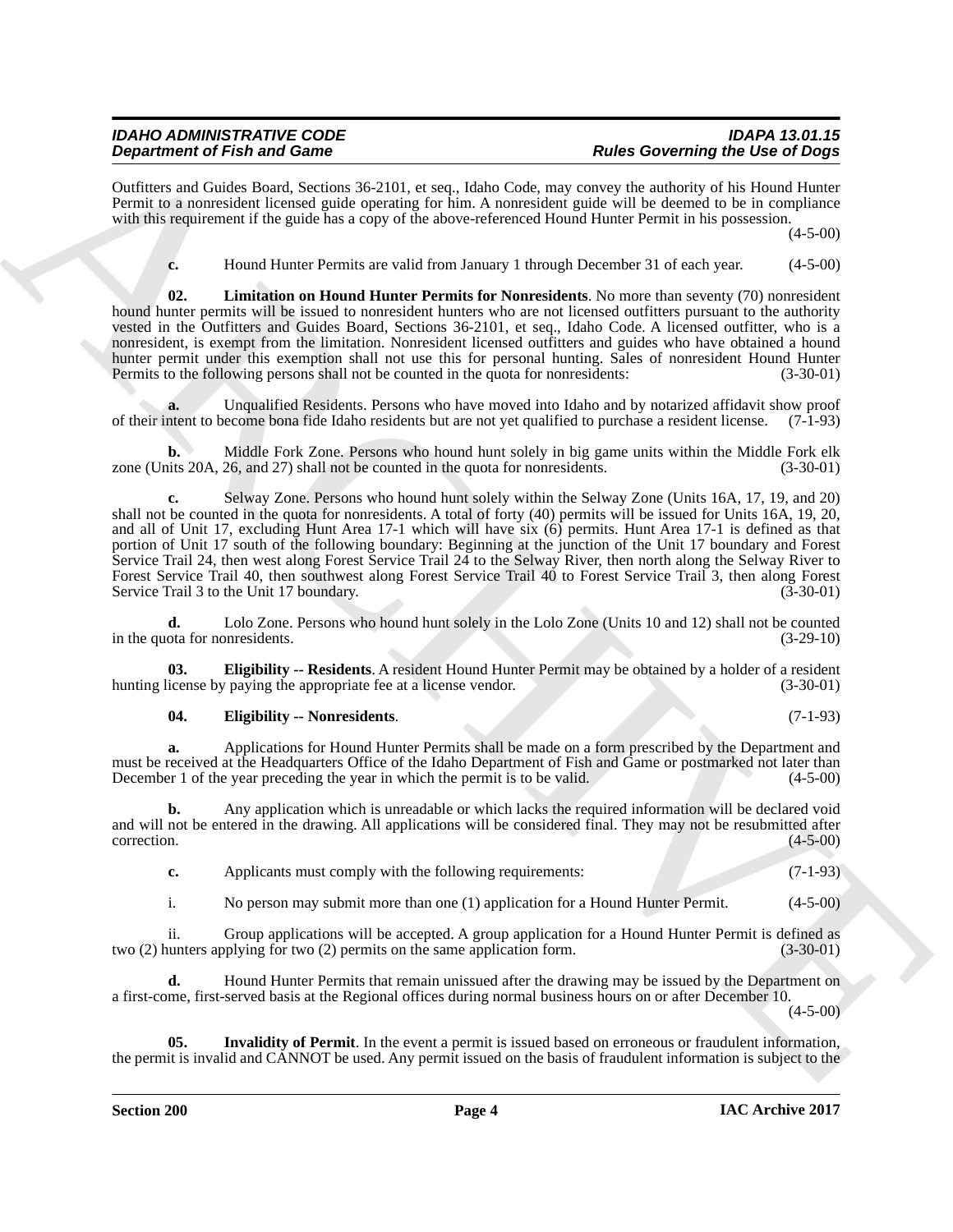provisions of Title 36, Idaho Code, and IDAPA 13.01.01, "Rules Governing Licensing." (4-5-00)

#### <span id="page-4-0"></span>**201. -- 299. (RESERVED)**

#### <span id="page-4-5"></span><span id="page-4-1"></span>**300. BIRD-DOG TRAINING AND FIELD TRIALS BY INDIVIDUALS USING ARTIFICIALLY PROPAGATED GAME BIRDS.**

**Example for the solution of European Control in the USA Concerning the Use of Degree of the Solution of the Solution of the Solution of the Solution of the Solution of The Solution of The Solution of The Solution of The** In addition to the rules set forth, the Director is authorized to establish additional limitations and guidelines as to dates, locations, and conditions where under permits may be issued allowing the party or parties listed thereon to use and kill artificially propagated game birds obtained from a private source for the purpose of dog field trials or field training bird dogs. (5-3-03)

<span id="page-4-4"></span>**01. Bird-Dog Training**. Bird-dog training with the use of artificially propagated game birds is lawful following conditions are met: (5-3-03) when the following conditions are met:

**a.** The owner of the dog(s) being trained possesses a valid Bird-Dog Training Permit, and permit is for inspection at the training site. Permits are valid two (2) years from the date of issue. (5-3-03) available for inspection at the training site. Permits are valid two  $(2)$  years from the date of issue.

**b.** Artificially propagated game birds used for training purposes on Wildlife Management Areas are certified as disease free under the standards set forth by the National Poultry Improvement Program (NPIP). (5-3-03)

<span id="page-4-3"></span>**c.** Permittee complies with any additional stipulations outlined on the permit at time of issuance. (5-3-03)

**02. Bird-Dog Field Trials**. Bird-dog field trials conducted with the use of artificially propagated game birds is lawful when the following conditions are met: (5-3-03)

**a.** Organization or its designee possesses a valid Bird-Dog Field Trial Permit, and permit is available for inspection at the field trial site. Permits are valid for up to one (1) calendar year for the number of events/trials listed on permit by specific date(s). (5-3-03)

**b.** Artificially propagated game birds used for training purposes are certified as disease free under the set forth by the National Poultry Improvement Program (NPIP). (5-3-03) standards set forth by the National Poultry Improvement Program (NPIP).

**c.** Proof of lawful game-bird origin is available for inspection at the field trial site. (5-3-03)

**d.** Permittee complies with any additional stipulations outline on the permit at time of issuance.

(5-3-03)

#### <span id="page-4-2"></span>**301. -- 999. (RESERVED)**